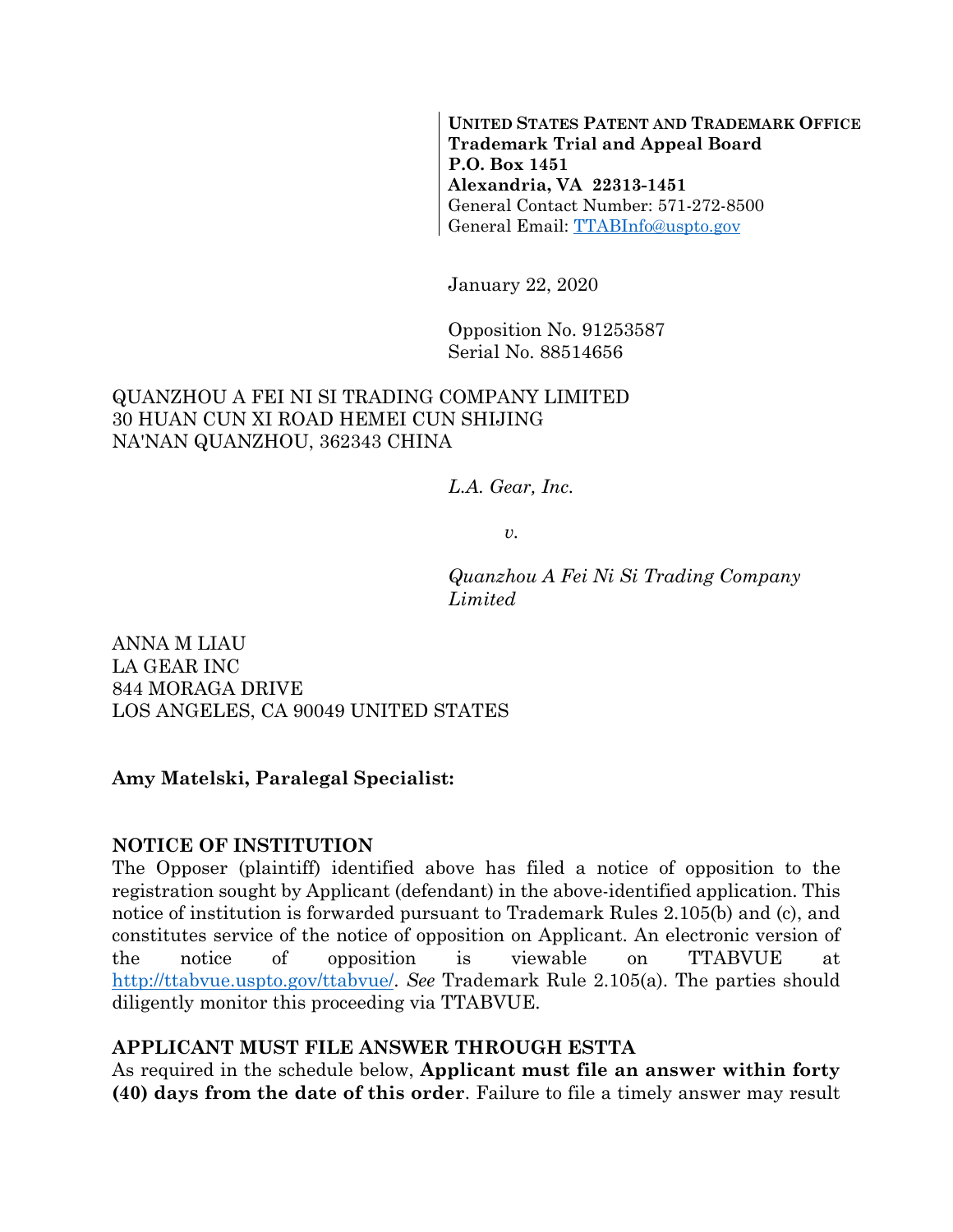in the entry of default judgment and abandonment of the application. Regarding when a deadline falls on a Saturday, Sunday or federal holiday, *see* Trademark Rule 2.196. Applicant must file the answer through ESTTA - Electronic System for Trademark Trials and Appeals, unless ESTTA is unavailable due to technical problems or extraordinary circumstances are present. An answer filed on paper under these limited circumstances must be accompanied by a Petition to the Director (and the required fee under Trademark Rule 2.6). *See* Trademark Rule 2.106(b)(1). In substance, Applicant's answer must comply with Fed. R. Civ. P. 8(b); it must admit or deny the allegations in the notice of opposition, and may include available defenses and counterclaims. Regarding the form and content of an answer, *see* Trademark Rule 2.106(b)(2) and TBMP § 311.

### **DUTY TO MAINTAIN ACCURATE CORRESPONDENCE INFORMATION**

Throughout this proceeding, the parties, and their attorneys or representatives, must notify the Board of any correction or update of physical address and email address, and should use the ESTTA change of address form. *See* Trademark Rule 2.18(b); TBMP § 117.

### **SERVICE OF ANSWER AND OF ALL SUBMISSIONS**

The service of the answer, and all other submissions in this proceeding, and of all matters that are required to be served but not required to be filed in the proceeding record, **must** be by **email** unless the parties stipulate otherwise. Trademark Rule 2.119(b). In the absence of a stipulation, service may be by other means **only** under the **limited** circumstances and in a manner specified in Trademark Rule 2.119(b). Regarding the signing and service of all submissions, *see* TBMP §§ 113-113.04.

The answer, and all other submissions, **must** include proof of service. As noted in TBMP § 113.03, proof of service may be in the following certificate of service form:

*I hereby certify that a true and complete copy of the foregoing (insert title of submission) has been served on (insert name of opposing counsel or party) by forwarding said copy on (insert date of mailing), via email (or insert other appropriate method of delivery) to: (set out name, and address or email address of opposing counsel or party).* 

 $Signature$ <sup>n</sup>  $Date$ 

#### **SUBMIT ALL FILINGS ONLINE VIA ESTTA**

Submissions **must** be filed via ESTTA, the Board's online filing system, unless ESTTA is unavailable due to technical problems or extraordinary circumstances are present. Trademark Rule 2.126(a). Submissions may be filed in paper form **only** under the **limited** circumstances specified in Trademark Rule 2.126(b), with a required written explanation. ESTTA is accessible at the Board's webpage: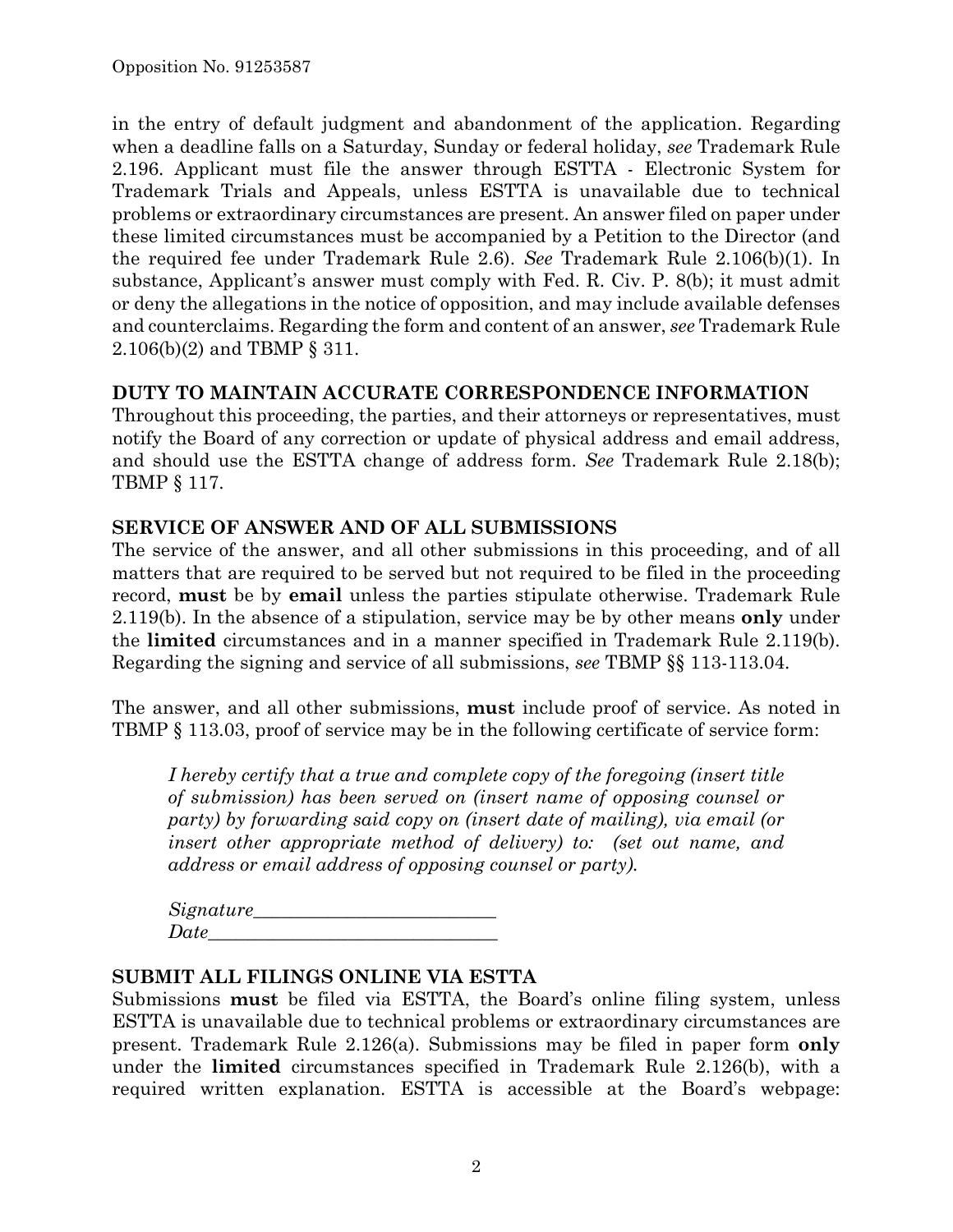http://estta.uspto.gov/. The page has instructions and tips. ESTTA offers various forms, some of which may require attachments and/or a fee. For technical questions, a party may call 571-272-8500 (Mon-Fri 8:30 a.m. to 5 p.m. ET) or email ESTTA@uspto.gov. This proceeding involves several deadlines, and due to potential technical issues, parties should not wait until the deadline to submit filings. The Board may **decline to consider** an untimely submission. Moreover, Trademark Rule 2.126 sets forth the required form and format for all submissions (*e.g.*, page limitations), and the Board may **decline to consider** any submission that does not comply with this rule, including, but not limited to motions, briefs, exhibits, and deposition transcripts.

#### **CONFERENCE, DISCOVERY, DISCLOSURE AND TRIAL SCHEDULE**

| Time to Answer                              | 3/2/2020   |
|---------------------------------------------|------------|
| Deadline for Discovery Conference           | 4/1/2020   |
| Discovery Opens                             | 4/1/2020   |
| Initial Disclosures Due                     | 5/1/2020   |
| <b>Expert Disclosures Due</b>               | 8/29/2020  |
| Discovery Closes                            | 9/28/2020  |
| <b>Plaintiff's Pretrial Disclosures Due</b> | 11/12/2020 |
| Plaintiff's 30-day Trial Period Ends        | 12/27/2020 |
| Defendant's Pretrial Disclosures Due        | 1/11/2021  |
| Defendant's 30-day Trial Period Ends        | 2/25/2021  |
| Plaintiff's Rebuttal Disclosures Due        | 3/12/2021  |
| Plaintiff's 15-day Rebuttal Period Ends     | 4/11/2021  |
| Plaintiff's Opening Brief Due               | 6/10/2021  |
| Defendant's Brief Due                       | 7/10/2021  |
| Plaintiff's Reply Brief Due                 | 7/25/2021  |
| Request for Oral Hearing (optional) Due     | 8/4/2021   |

## **PARTIES ARE REQUIRED TO HOLD DISCOVERY CONFERENCE**

The parties are required to schedule and hold a discovery conference by the deadline in the schedule in this order, or as reset by the Board. In the conference, the parties are required to discuss, at a minimum, 1) the nature and basis of their claims and defenses, 2) the possibility of promptly settling, or at least narrowing the scope of claims or defenses, and 3) arrangements for disclosures, discovery, preserving discoverable information and introduction of evidence at trial. For guidance, *see* Fed. R. Civ. P. 26(f), Trademark Rule 2.120(a)(2)(i) and TBMP §§ 401.01 and 408.01(a).

The parties must hold the conference in person, by telephone or by a means on which they agree. A Board interlocutory attorney or administrative trademark judge will participate in the conference either upon request of any party made no later than ten (10) days prior to the conference deadline, or when the Board deems it useful to have Board involvement. *See* Trademark Rule 2.120(a)(2)(i). A request for Board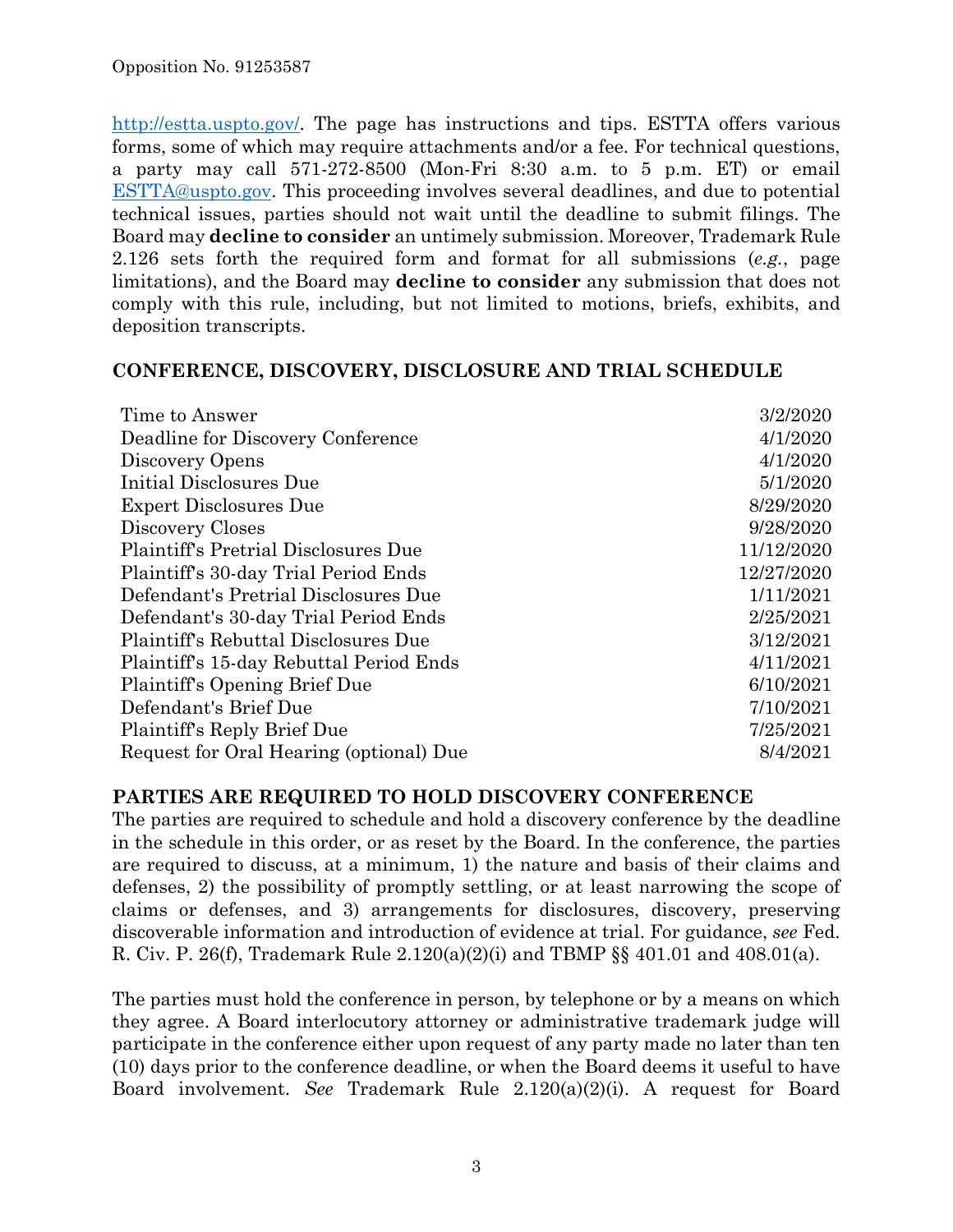participation must be made either through ESTTA, or by telephone call to the assigned interlocutory attorney named on the TTABVUE record for this proceeding. A party requesting Board participation should first determine possible dates and times when all parties are available. A conference with a Board attorney's participation will be by telephone in accordance with the Board's instructions.

For efficiency, the parties may stipulate to various procedural and substantive disclosure, discovery and trial matters (*e.g.*, modification of deadlines and obligations) upon written stipulation and approval by the Board. Trademark Rule  $2.120(a)(2)(iv)$ provides a non-exhaustive list of matters to which parties may stipulate. The best practice is to reduce all stipulations to writing. If email service is not practical, such as for voluminous document production in discovery, the parties should discuss in the conference how production will be made. The parties, and their attorneys or representatives, have **a duty to cooperate** in the discovery process. TBMP § 408.01.

# **PROTECTIVE ORDER FOR CONFIDENTIAL INFORMATION**

The Board's Standard Protective Order is automatically imposed in all *inter partes* proceedings, and is available at https://www.uspto.gov/trademarks-applicationprocess/appealing-trademark-decisions/standard-documents-and-guidelines-0.

During their conference, the parties should discuss whether they will use an alternative or modified protective order, subject to approval by the Board. *See* Trademark Rule 2.116(g) and TBMP § 412. The standard order does not automatically protect confidential information; its provisions for designating confidential information must be utilized as needed by the parties. Trademark Rule 2.126(c) sets forth the procedure for filing confidential submissions.

# **ACCELERATED CASE RESOLUTION (ACR)**

During their conference, the parties are to discuss whether they wish to seek mediation or arbitration, and whether they can stipulate to the Board's Accelerated Case Resolution (ACR) process for a more efficient and cost-effective means of obtaining the Board's determination of the proceeding. For details, and examples of ACR proceedings, *see* TBMP § 528, and the Board's webpage: http://www.uspto.gov/ttab.

# **INITIAL DISCLOSURES AND DISCOVERY**

Regarding the deadline for and contents of initial disclosures, *see* Trademark Rules  $2.120(a)(1)$  and  $(2)(i)$ , and TBMP § 401.02. Regarding deadlines for serving and responding to discovery, *see* Trademark Rule 2.120(a)(3) and TBMP § 403.03. Certain provisions of Fed. R. Civ. P. 26 are applicable in modified form. Note that written discovery (interrogatories, requests for production, requests for admission) must be served **early** enough so that responses will be due **no later than** the close of discovery. Regarding the scope and limits of discovery, *see* TBMP 414; discoverable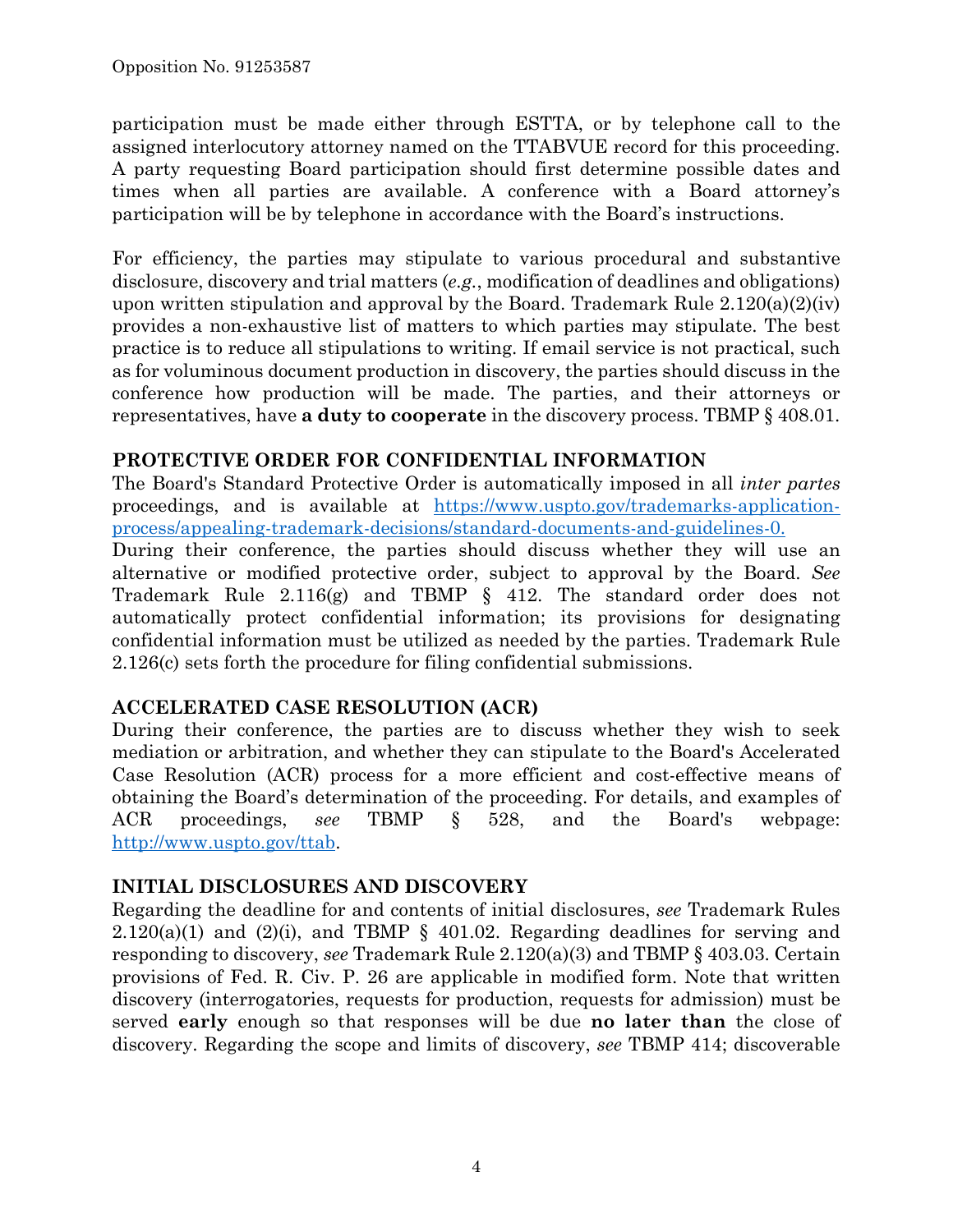items may include documents, tangible things, and electronically stored information (ESI).

# **MOTIONS**

1

Certain provisions of Fed. R. Civ. P. 11 apply to all submissions in Board proceedings. *See* TBMP § 527.02. Regarding available motions, *see* TBMP Chapter 500. Regarding applicable deadlines to respond to motions, depending on the motion filed, *see* Trademark Rules 2.127(a) and (e)(1). When a party timely files a potentially dispositive motion the proceeding is suspended with respect to all matters not germane to the motion. *See* Trademark Rule 2.127(d). In addressing motions or other filings, if it appears to the Board that a telephone conference would be beneficial, or upon request of one or both parties, the Board may schedule a conference. *See* Trademark Rule  $2.120(j)(1)$  and TBMP § 502.06(a).

# **PRETRIAL DISCLOSURES, TRIAL AND BRIEFING**

Regarding the procedures and deadlines for pretrial disclosures and trial, and specifically the noticing, taking, serving and submitting of evidence and testimony, *see* Trademark Rules 2.120(k), 2.121, 2.122, 2.123 and 2.125, as well as TBMP Chapter 700. The parties should review these authorities. For example: witness testimony may be submitted in the form of affidavit or declaration subject to the right to oral cross examination; transcripts of testimony depositions, with exhibits, must be served on each adverse party within thirty (30) days after completion of taking the testimony; certified transcripts and exhibits must be filed, with notice of such filing served on each adverse party; and all notices of reliance must be submitted during the submitting party's assigned testimony period and must indicate generally the relevance the evidence and associate it with one or more issues.

Main briefs shall be filed in accordance with Trademark Rules 2.128(a) and (b). An oral hearing is not required, but will be scheduled upon separate notice timely filed pursuant to Trademark Rule 2.129(a). Regarding briefs and oral hearings, *see* TBMP §§ 801-802.

## **TIPS FOR FILING EVIDENCE, TESTIMONY, OR LARGE DOCUMENTS**

The Board requires each submission to meet the following criteria before it will be considered: 1) pages must be legible and easily read on a computer screen; 2) page orientation should be determined by its ease of viewing relevant text or evidence, for example, there should be no sideways or upside-down pages; 3) pages must appear in their proper order; 4) depositions and exhibits must be clearly labeled and numbered – use separator pages between exhibits and clearly label each exhibit using sequential letters or numbers - and 5) the entire submission should be text-searchable. Additionally, submissions must be compliant with Trademark Rules 2.119 and 2.126. Submissions failing to meet all of the criteria above may require re-filing. **Note:** Parties are strongly encouraged to check the entire document before filing.<sup>1</sup> The

<sup>&</sup>lt;sup>1</sup> To facilitate accuracy, ESTTA provides thumbnails to view each page before submitting.